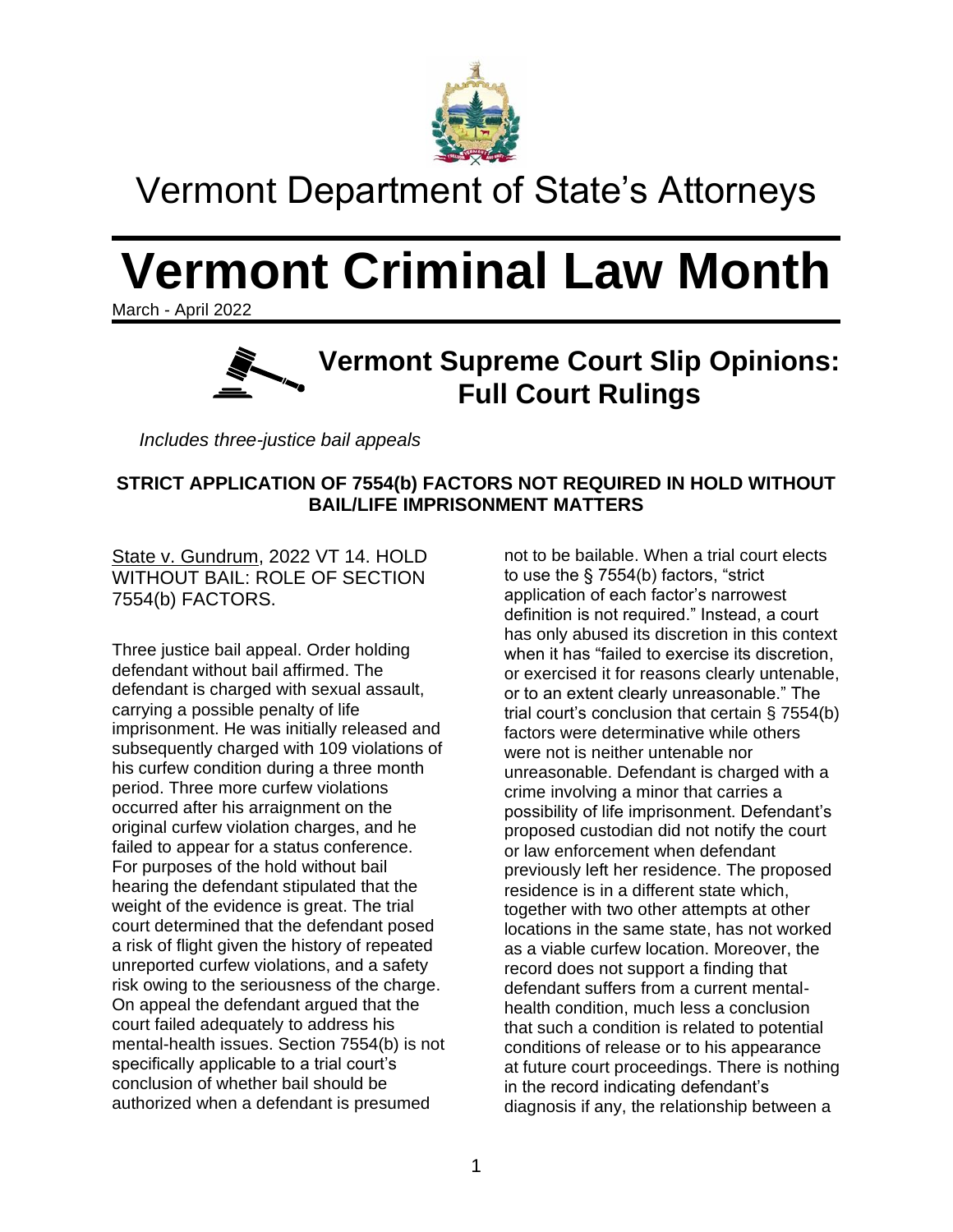diagnosis and defendant's previous inability to abide by release conditions, details of medication prescriptions, or his current mental-health status. Doc. 22-AP-069,

March 21, 2022. [https://www.vermontjudiciary.org/sites/defau](https://www.vermontjudiciary.org/sites/default/files/documents/eo22-069.pdf) [lt/files/documents/eo22-069.pdf](https://www.vermontjudiciary.org/sites/default/files/documents/eo22-069.pdf)

## **TRIAL COURT WITH REASON TO BELIEVE DEFENDANT NOT COMPETENT MUST ORDER NEUTRAL PSYCHIATRIC EXAMINATION**

State v. Boyajian, 2022 VT 13. STANDING: INJURY. COMPETENCY EXAMINATION: COURT'S DUTY TO ORDER.

Full court opinion. Order denying request for psychiatric examination reversed. The defendant filed a formal notice raising the issue of competency and filed the report of a neuropsychological evaluation written by the defendant's experts after an examination. The State moved for a psychiatric evaluation through the Vermont Department of Mental Health pursuant to 13 VSA 4814. The trial court denied the request, ruling that it was within its discretion whether to order this neutral psychiatric examination, and ruling that it was not necessary because the defendant was not claiming mental illness, but rather neurocognitive impairment and neurodevelopmental abnormalities. The State took an interlocutory appeal from that ruling. 1) The State has standing to bring the appeal despite the fact that the court had not yet ruled that the defendant was incompetent to stand trial. The State's interest in an accurate determination of competency was impeded by the trial court's refusal to order a neutral psychiatric evaluation. Regardless of the outcome of the hearing, the court's decision would be reached without a neutral evaluation, and for this reason, the State's claim is ripe. 2) The plain language of 4817(b) says that when the court has reason to believe that a person may be incompetent due to mental disease or defect, it "shall not" hold a hearing until an examination is conducted and it receives the psychiatrist's report. This plain language is rendered ambiguous by

the language of the same statute that provides that the evaluation is to be ordered and the report received in accordance with Sections 4814 – 4816. Those provisions state the circumstances under which a court "may" order an evaluation. Considering the entire statute, along with its purpose and consequences, the Court concludes that a trial court acts within its discretion to deny a defendant's request for a competency hearing or psychiatric evaluation if the defendant fails to present evidence that would give the Court a reasonable basis to question competency, but, the court's discretion is curbed when the evidence gives the court reason to believe that the defendant may be incompetent to stand trial. When reasonable grounds to doubt a defendant's competency exist, the trial court has a duty to order a psychiatric examination and conduct a competency hearing. Thus, once the court has reason to believe that a defendant may be incompetent to stand trial due to mental disease or defect, 13 V.S.A. § 4817(b) requires the court to order a neutral psychiatric evaluation pursuant to § 4814 before holding a competency hearing. If the evidence before the court establishes reason to believe a defendant may be incompetent, the court no longer has discretion to deny a request for the psychiatric evaluation. The evaluation must be completed and the report filed with the court before the competency hearing is held. Nor is this neutral evaluation required only when the incompetency claim involves mental illness, as the trial court held. By its terms, the statute requires an evaluation when the court has reason to believe that a defendant may be incompetent "due to a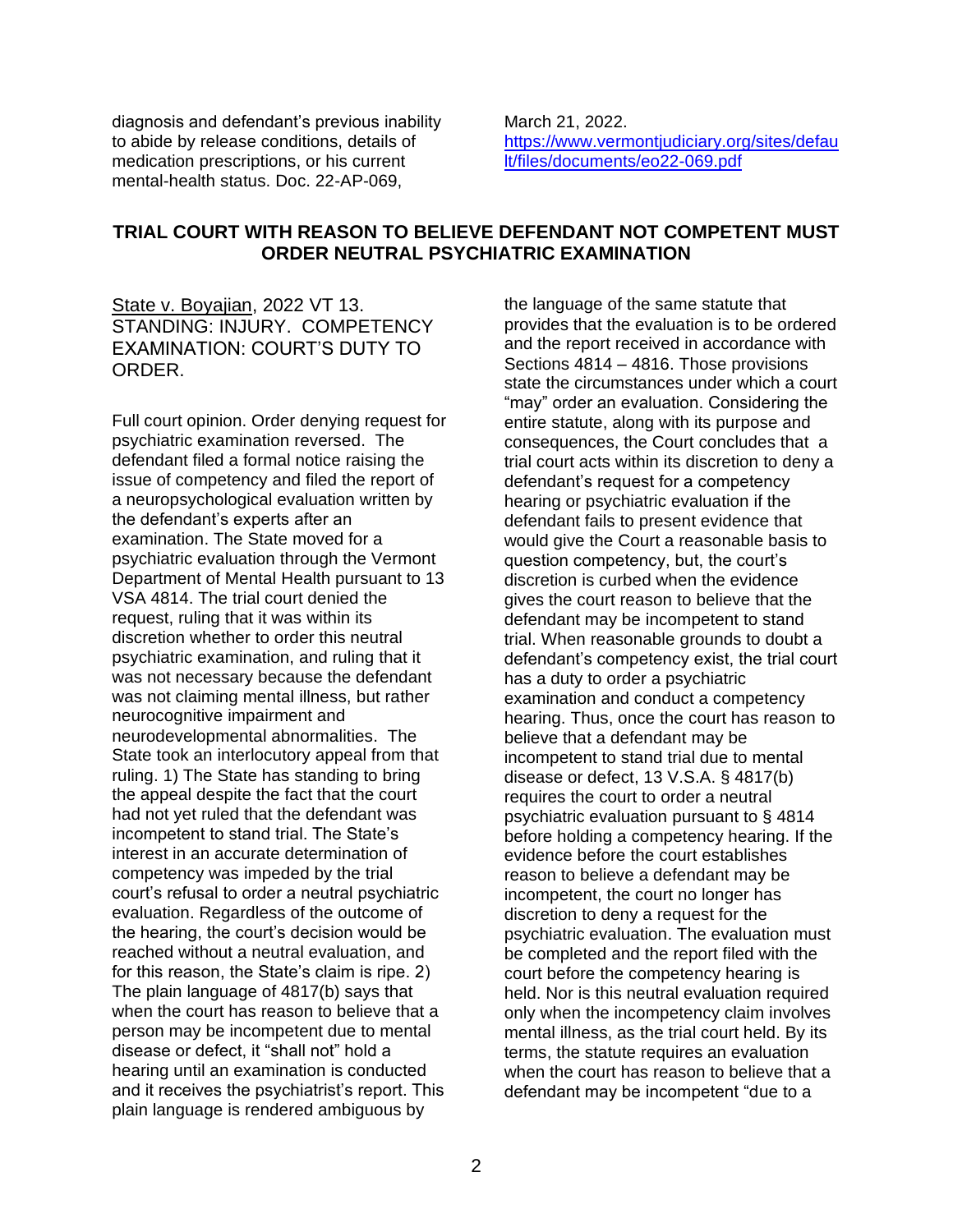mental disease or mental defect." Mental disease or defect is defined as including congenital and traumatic mental conditions as well as disease. While the statute does not expressly apply this definition to competency, "[w]hen the same word is used in various sections of the act, or in statutes in pari materia, it will bear the same meaning throughout, unless it is obvious that another meaning was intended." Defendant does not argue, nor does the Court discern any obvious reason, why the phrase "mental disease or defect" should not encompass congenital or traumatic mental conditions or carry a different meaning with regards to competency. 3) Here, while the trial court did not make an explicit finding that it had reason to believe

that the defendant may be incompetent due to mental disease or defect, the record indicates that the court did have reason to question the defendant's competence. The experts who examined the defendant opined that he was not competent to stand trial. Although it is not necessary for defendants to undergo an evaluation to raise a reasonable doubt as to their competence, the experts' opinion clearly warranted further inquiry by the court in this case. And although the trial court opined that another evaluation would not appear to be necessary or helpful, the issue is not the validity of the experts' report or whether an additional evaluation would be helpful, but whether an evaluation pursuant to statute is required. Doc. 2021-056, March 18, 2022.

## **EVIDENCE OF TRESPASS WAS SUFFICIENT TO SUPPORT HOLD WITHOUT BAIL ORDER**

State v. Regimbald, three-justice published bail appeal. TRESPASS: SUFFICIENCY OF THE EVIDENCE. EVIDENCE: RELIANCE ON UNCERTIFIED CRIMINAL HISTORY CHECK.

Order holding defendant without bail is affirmed. The defendant faces life imprisonment under the habitual-offender enhancement. 1) The defendant argued on appeal that the State failed to show that the evidence of guilt was great as to the felony unlawful-trespass charge, specifically, that he knew he lacked license or privilege to enter the complainant's hotel room. The evidence indicates that the complainant found the defendant in her hotel room and he told her he had entered through the window. The complainant said that she had not given him a key to her room or permission to be there. Taken in the light

most favorable to the State, this evidence sufficiently demonstrates that the defendant knew he was not licenses or privileged to enter. The fact that the defendant had entered the same room the evening before without protest does not mean that he reasonably could have believed he had permission to enter the next day. 2) The trial court relied on an uncertified criminalhistory check from VCIC to conclude that the defendant was subject to the habitualoffender enhancement. 20 VSA 2056a(d) unambiguously provides that a criminal history record obtained from VCIC shall be admissible evidence in the courts of this state. Thus, they may be admitted without certification. This statute creates an exception to the hearsay rule, despite the fact that it does not explicitly so state. March 31, 2022. Doc. 22-AP-076. [https://www.vermontjudiciary.org/sites/defau](https://www.vermontjudiciary.org/sites/default/files/documents/eo22-076_0.pdf) [lt/files/documents/eo22-076\\_0.pdf](https://www.vermontjudiciary.org/sites/default/files/documents/eo22-076_0.pdf)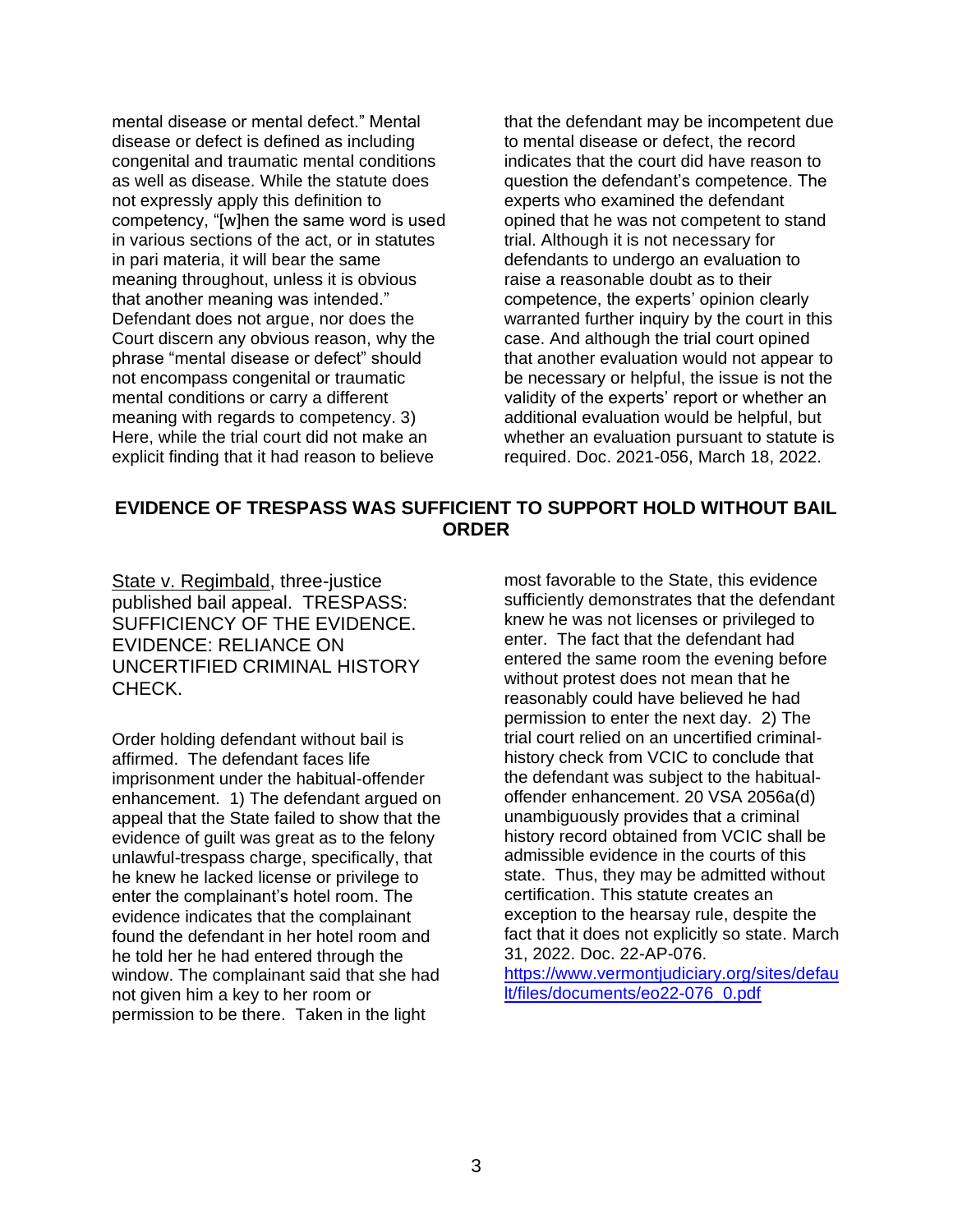# **IN HOLD WITHOUT BAIL CONSIDERATION, TRIAL COURT HAS DISCRETION WHETHER TO CONSIDER COUNTERVAILING EVIDENCE**

State v. Main, 2022 VT 18. Three justice bail appeal. HOLD WITHOUT BAIL: CONSIDERATION OF RELATIVE STRENGTH OF STATE'S CASE.

The defendant was ordered held without bail pursuant to 13 V.S.A. 7553, after being charged with heroin trafficking, possession of cocaine, and dispensing heroin with death resulting. He faces life imprisonment under the habitual offender enhancement. The defendant appealed from the trial court's discretionary decision not to release him on bail, arguing that the court erred by failing to consider the relative strength of the State's case, and by telling the defendant that this analysis was not relevant. Although one of the Section 7554(b) factors is the weight of the evidence against the accused, and this may mean either the strength of the evidence against the accused, or the relative strength of the State's case against the defendant, the trial court does have the discretion to consider the relative strength of the State's case. However, it does not have to do so. In

considering discretionary release under Section 7553, the courts are not compelled to consider each of the 7554(b) factors. A trial court's decision not to consider the relative strength of the State's case is within its discretion if the court has otherwise articulated a sufficient basis to detain the defendant. Here, there was no abuse of discretion in the court's decision not to analyze the relative strength of the State's case. Even if the court erred by telling defendant that the relative strength of the State's case was not relevant to the § 7554(b) analysis, it was not required to consider the relative strength of the case, nor was it required "to discount witnesses' testimony based on credibility." The record indicates that the court laid out a sufficient basis for detention, and so the record provides no indication that the court's decision was arbitrary. Thus, the court did not abuse its discretion. Doc. 22-AP-056, April 15, 2022.

[https://www.vermontjudiciary.org/sites/defau](https://www.vermontjudiciary.org/sites/default/files/documents/eo22-056.pdf) [lt/files/documents/eo22-056.pdf](https://www.vermontjudiciary.org/sites/default/files/documents/eo22-056.pdf)

# **TRIAL POSTPONEMENT DID NOT REQUIRE RECONSIDERATION OF HOLD WITHOUT BAIL ORDER**

State v. Labrecque, three-justice bail appeal. HOLD WITHOUT BAIL: EFFECT OF TRIAL POSTPONEMENT; DUE PROCESS.

The defendant was ordered to be held without bail after being charged with three felonies, each carrying a maximum sentence of life imprisonment. 1) Although 13 VSA 7557 provides that upon postponement of a trial the trial court must consider whether a defendant being held without bail is entitled to bail, since the

statute provides only that the court "may" consider release under these circumstances, the trial court was not required to do so, even assuming the provision applies to defendants being held without bail. 2) The defendant's continued detention does not violate due process. Specifically, a delay resulting from witness illness is not intentional, malicious, or targeted, and therefore weighs against finding a due process delay. The court concludes that, "The evidence justifying defendant's continued pre-trial detention remains strong, and the State's blame for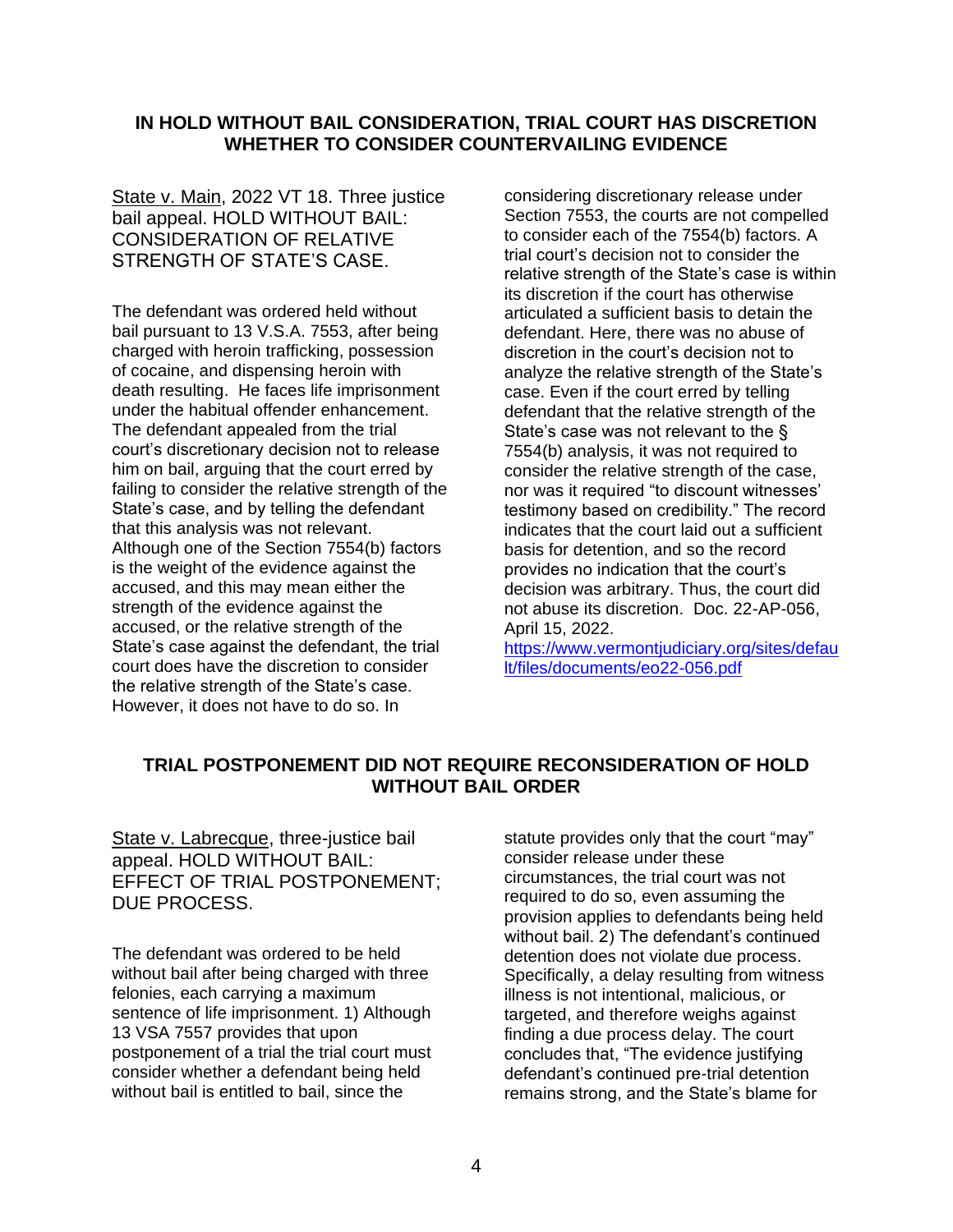the pandemic-related suspension of jury trials and the continuance from February to May are due to neutral factors unrelated to this case. However, a delay in trying the

underlying case beyond May 2022 that is not attributable to defendant would be of grave concern to this Court." Doc. 2022VT 20, April 25, 2022.

# **Vermont Supreme Court Slip Opinions: Three-Justice Entry Orders**

# **EVIDENCE OF DRIVING WHILE INTOXICATED WAS SUFFICIENT**

In re D.B., three-justice entry order. DRIVING WHILE INTOXICATED: SUFFICIENCY OF THE EVIDENCE.

Delinquency adjudication based upon driving a motor vehicle while intoxicated affirmed. 1) There was sufficient evidence to support the court's finding that the juvenile was under the influence of alcohol at the time of the crash where the juvenile admitted to the officer that he was slightly under the influence of alcohol while he was driving; His girlfriend likewise testified that he had been drinking that evening; the vehicle juvenile was driving was off the road; and the juvenile smelled like alcohol, had watery eyes and difficulty balancing on one leg or walking heel-to-

toe, and vomited in the police station after his arrest. While it is true that the precise amount of time between the crash and juvenile's arrest is unclear, this does not

render the court's findings erroneous. The juvenile admitted to the officer that he had been driving under the influence of alcohol; neither side presented any evidence that juvenile had consumed alcohol after the crash; and because "blood alcohol content decreases with time," the court could therefore reasonably infer from the officer's observations of the juvenile that the juvenile was at least as impaired at the time of the crash. 2) The juvenile also claims that the court clearly erred in finding that he drove the truck, because his girlfriend told the officer that she was driving and testified similarly at the hearing. He argues that her statements are more credible than his own statements because he was impaired when he made them. However, the credibility of the witnesses is the sole province of the factfinder. Doc. 21-AP-296, April 8, 2022.

# **Vermont Supreme Court Slip Opinions: Single Justice Appeals**

# **CONDITION OF RELEASE CONCERNING FIREARMS WAS JUSTIFIED DESPITE NO ACCUSATION OF USE OF A FIREARM IN CHARGED OFFENSE**

State v. Humphries, single justice appeal from conditions of release.

CONDITIONS OF RELEASE: POSSESSION OF FIREARM.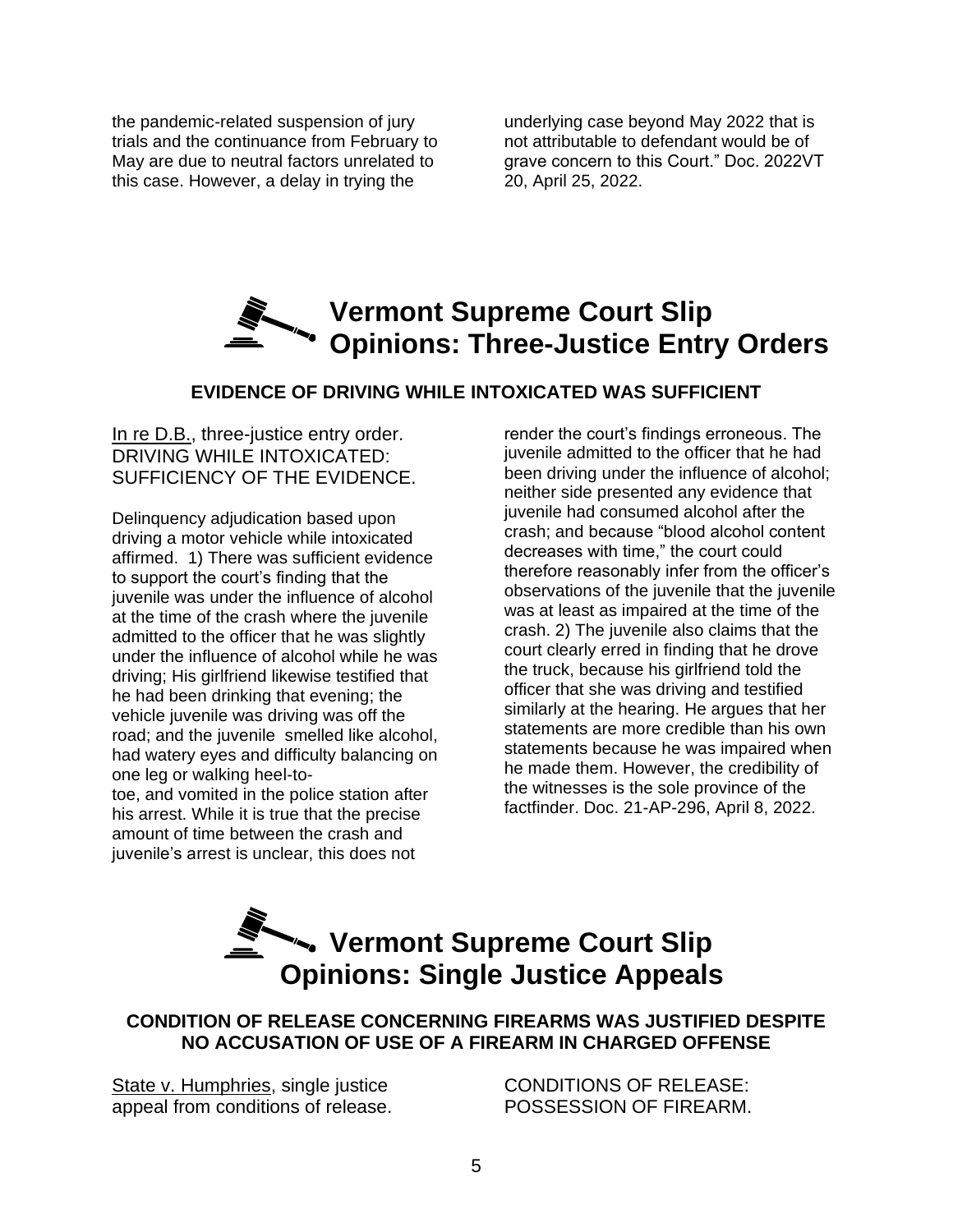The defendant argues that the trial court abused its discretion when it imposed a condition of release prohibiting him from buying, having, or using firearms because the condition is not the least restrictive means necessary to protect the public and therefore violates his Second Amendment rights. 1) The record supports the imposition of condition thirteen. At arraignment, the court considered the circumstances of the alleged domestic assault and the wellestablished connection between access to firearms and significantly increased risk of lethal domestic violence. Although defendant is not accused of a crime involving the firearm in question, he is accused of having committed an act of domestic violence in close physical proximity to a firearm; based on the description defendant provided to police, the firearm was in arm's length of defendant during the alleged altercation. Further, defendant told police that he took the firearm with him when he left the vehicle after the argument, and he additionally stated that he brings his firearm with him most places. Considering the volatile nature of domestic violence and the speed at which an incident of violence can become lethal when firearms are accessible, the firearm's presence during the alleged domestic assault is sufficiently relevant to create a factual nexus. By defendant's own admission, the firearm is almost always on his person. In the interest of protecting public safety, condition thirteen prevents defendant from escalating any further instances of domestic violence to the level

of lethality that access to a firearm can cause. 2) The defendant failed to establish that his possession of a firearm as an individual accused of domestic violence is protected by the Second Amendment. By the nature of the Supreme Court's precedent in Heller, an individual who is disqualified from firearm ownership because they are accused of not obeying the law does not automatically enjoy the more expansive Second Amendment rights afforded to their law-abiding peers. Defendant, who is here accused of violating the law in close proximity of a firearm, falls outside of the protected category. Even if intermediate scrutiny were required, condition thirteen would survive this inquiry, because the condition is substantially related to the State's interest in protecting public safety. The condition aims to ensure public safety in light of the violent nature of the allegations against defendant. Prohibiting defendant from buying, using, and possessing firearms protects the public from an accused abuser escalating domestic violence to a deadly level. Even if a stricter level of scrutiny were required, there are no less restrictive means available to prevent defendant from accessing and using a firearm in a potential future domestic violence situation, particularly given defendant's assertion that he ordinarily has the firearm with him most of the time. March 31, 2022. Doc., 22-AP-046. [https://www.vermontjudiciary.org/sites/default](https://www.vermontjudiciary.org/sites/default/files/documents/eo22-046.pdf) [/files/documents/eo22-046.pdf](https://www.vermontjudiciary.org/sites/default/files/documents/eo22-046.pdf)

## **TRIAL COURT DID NOT ERR IN FAILING TO CONSIDER WITNESS NOT PROFFERED BY DEFENSE IN CONSIDERING CONDITIONS OF RELEASE**

State v. Boutwell, single justice bail appeal. HOLD WITHOUT BAIL: FAILURE TO PROFFER WITNESS.

Order holding defendant without bail

pending a merits decision on a violation of probation complaint affirmed. A defendant convicted of a violent felony and charged with VOP has no constitutional or statutory right to bail or release pending a hearing.